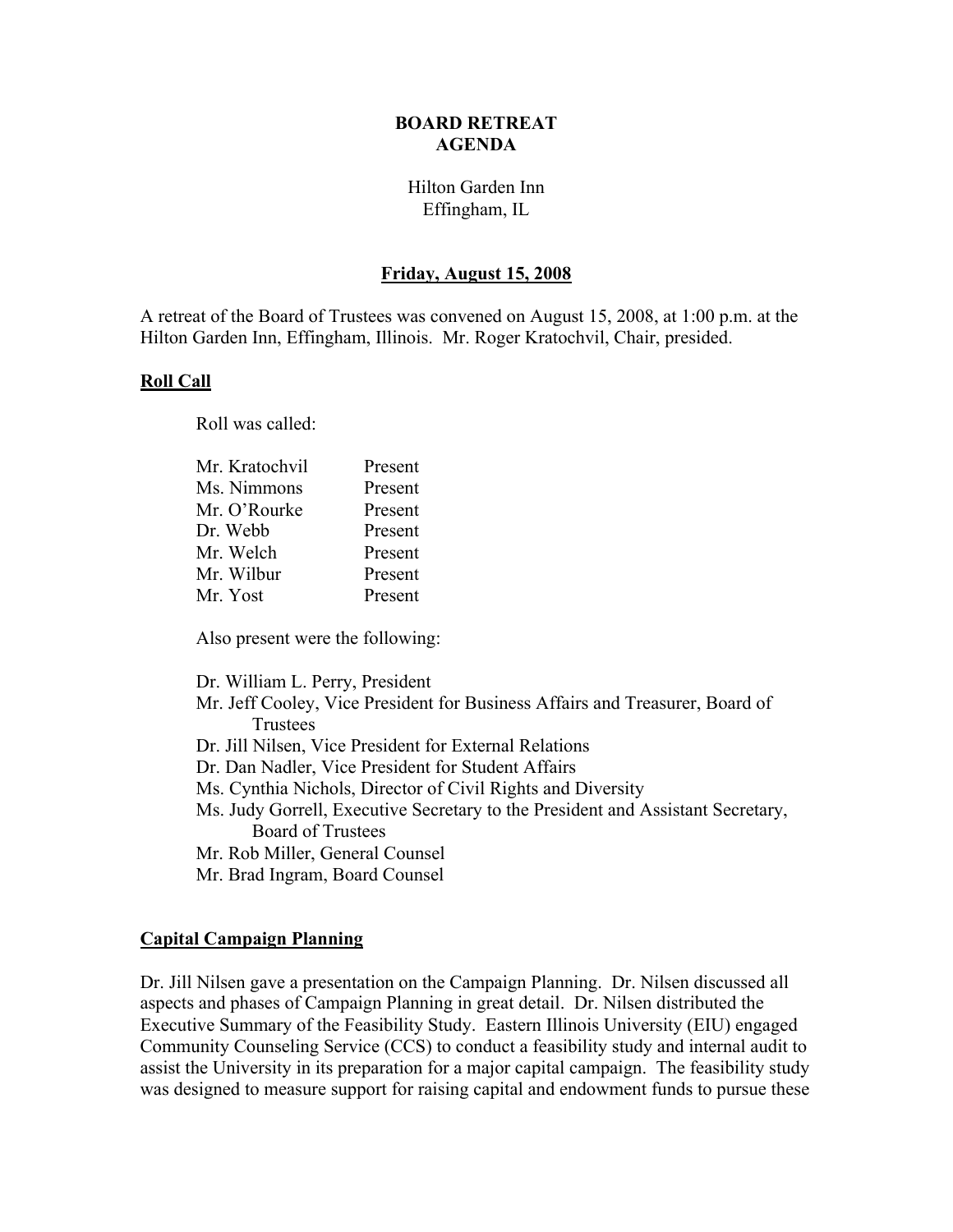projects and programs through conversations with selected representatives of the EIU community. The study began in April 2006 and concluded in June 2006. The timeline for a campaign is typically seven years, running from July 1, 2006 through June 30, 2013. Currently Eastern is at the end of Phase 2/beginning of Phase 3.

## **The State and National Higher Education Environment**

Dr. Perry distributed information on the State and National Higher Education Environment, EIU Responses. Topics included Accountability, Affordability/Accessibility, Public Trust/Public Opinion, Diversity, State Budget Pressure, Higher Education Reauthorization Act, and Public Agenda.

Note: Mr. Yost left the meeting before the Board moved to the Action Items on the agenda.

## **Action Items**

1. Purchase Approval

Mr. Wilbur moved to approve the financing agreement for the purchase of Apple computer equipment for use in the Doudna Fine Arts Center. The equipment is being purchased through an IPHEC contract. The financing agreement would be for the two (2) year period August 29, 2008 through August 28, 2010, at the rate of 3.250%. The source of funds is Appropriated and Local Funds. Ms. Nimmons seconded the motion.

Roll was called and the vote was as follows:

| Ms. Nimmons    | Yes        |
|----------------|------------|
| Mr. O'Rourke   | <b>Yes</b> |
| Dr. Webb       | <b>Yes</b> |
| Mr. Welch      | Yes        |
| Mr. Wilbur     | <b>Yes</b> |
| Mr. Kratochvil | Yes        |

2. Election of Representatives to External Boards

Mr. O'Rourke moved to elect Dr. Robert Webb as the Board representative to the University Civil Service Merit Board and to elect Mr. Paul McCann as the Board representative to the Municipal Clerk Training Institute Committee. Ms. Nimmons seconded the motion.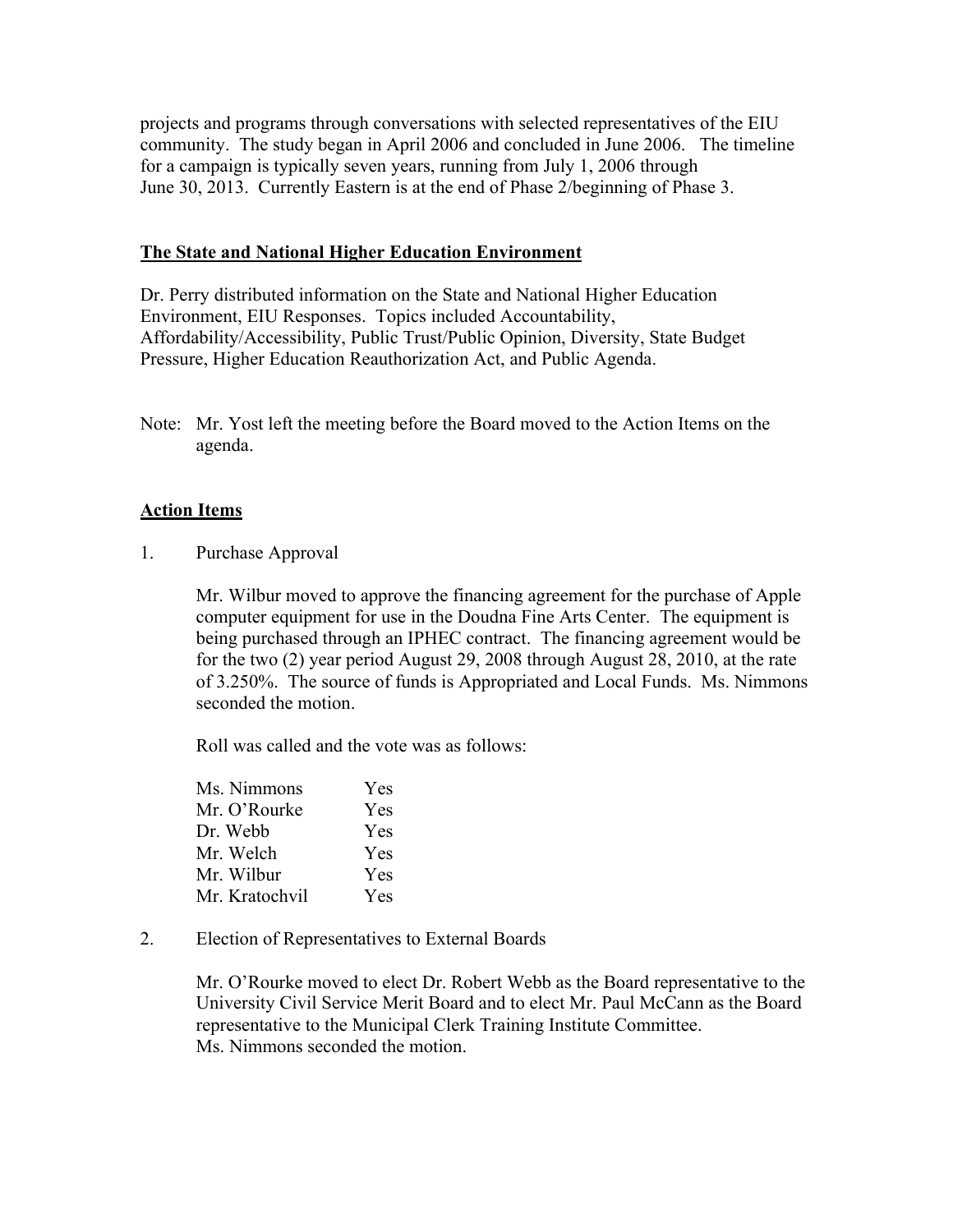Roll was called and the vote was as follows:

| Ms. Nimmons    | Yes |
|----------------|-----|
| Mr. O'Rourke   | Yes |
| Dr. Webb       | Yes |
| Mr. Welch      | Yes |
| Mr. Wilbur     | Yes |
| Mr. Kratochvil | Yes |

Motion carried.

## **Proposed Revisions to the Board Regulations**

A copy of the proposed revisions to the Board Regulations was circulated to the Board members, and the Board members returned comments to Mr. Welch. Mr. Welch and Mr. Ingram met prior to the Board Retreat to discuss the proposed revisions. Mr. Welch presented a status report of the proposed revisions to those present at the Retreat. An updated copy of the proposed revisions will be sent to the Board members prior to the September 12 Board meeting and the item will be placed on the agenda for first reading.

The Retreat will reconvene on Saturday, August 16, 2008 at 9:00 a.m.

## **Saturday, August 16, 2008**

Mr. Kratochvil, Chair, called the meeting to order at 9:00 a.m.

## **Roll Call**

Roll was called:

| Mr. Kratochvil | Present     |
|----------------|-------------|
| Ms. Nimmons    | Present     |
| Mr. O'Rourke   | Present     |
| Dr. Webb       | Present     |
| Mr. Welch      | Present     |
| Mr. Wilbur     | Present     |
| Mr. Yost       | Not Present |

Also present were the following:

Dr. William L. Perry, President Mr. Jeff Cooley, Vice President for Business Affairs and Treasurer, Board of **Trustees**